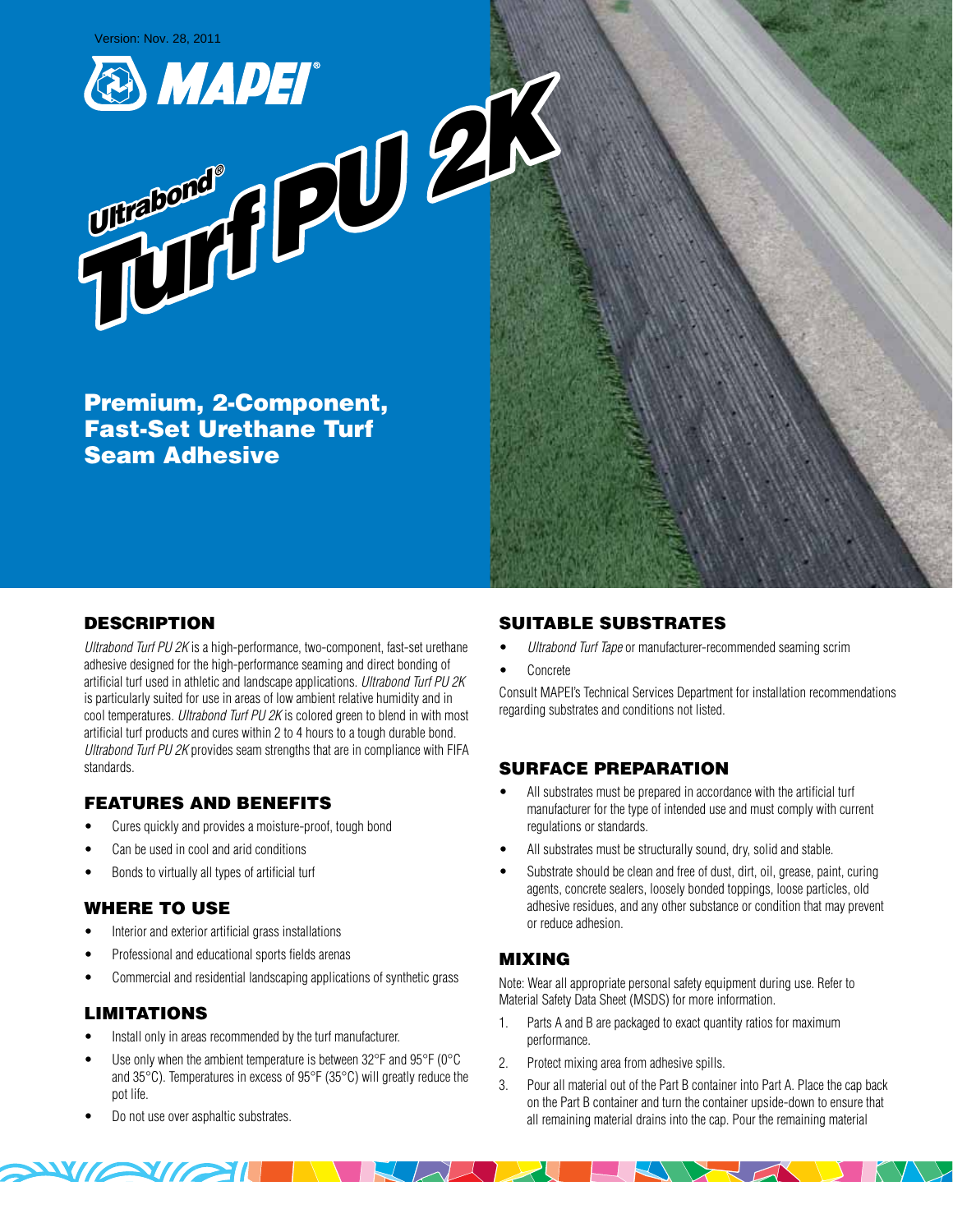*Ultrabond ® Turf PU 2K*

 into Part A. Always mix complete units. Do not add other materials to this mixture.

- 4. Use a low-speed mixer (< 300 rpm) to ensure that the material is mixed thoroughly to a smooth, homogenous paste consistency (generally within 3 minutes). Immediately after mixing, apply the adhesive to the substrate.
- 5. Wash all tools with mineral spirits immediately after mixing. Once cured, Ultrabond Turf PU 2K can be removed only by mechanical means.

## Product Application

- 1. Read all installation instructions thoroughly before installation.
- 2. Artificial turf must be unrolled and acclimated per the manufacturer's written instructions to allow reduction of internal tensions caused by packaging and transport.
- 3. Select the appropriately notched trowel (see the "Approximate Product Coverage" section).
- 4. Spread adhesive evenly over the substrate or seaming scrim, keeping the trowel at a 45° angle.
- 5. Only apply as much adhesive as can be installed within 45 minutes.
- 6. Install turf in strict accordance with the turf manufacturer's written instructions.
- 7. Adhesive transfer to the backing should be confirmed periodically by lifting the turf material.

Note: Weights may be required on turf seams to ensure proper bonding and even thatch heights.

### **CLEANUP**

- 1. Clean any adhesive smudges from the turf surface with a white cloth and mineral spirits while the adhesive is still fresh/wet. Note: Ultrabond Turf PU 2K is extremely difficult to remove when cured.
- 2. Clean tools with mineral spirits while the adhesive is still fresh/wet.

# **PROTECTION**

- Protect from light traffic for at least 12 hours. Protect from heavy traffic for at least 24 hours.
- Protect from rain/water exposure or freezing conditions for 24 hours after installation.
- For synthetic turf installations, do not put into full service until 2 days after installation or per other directives in the turf manufacturer's written instructions.

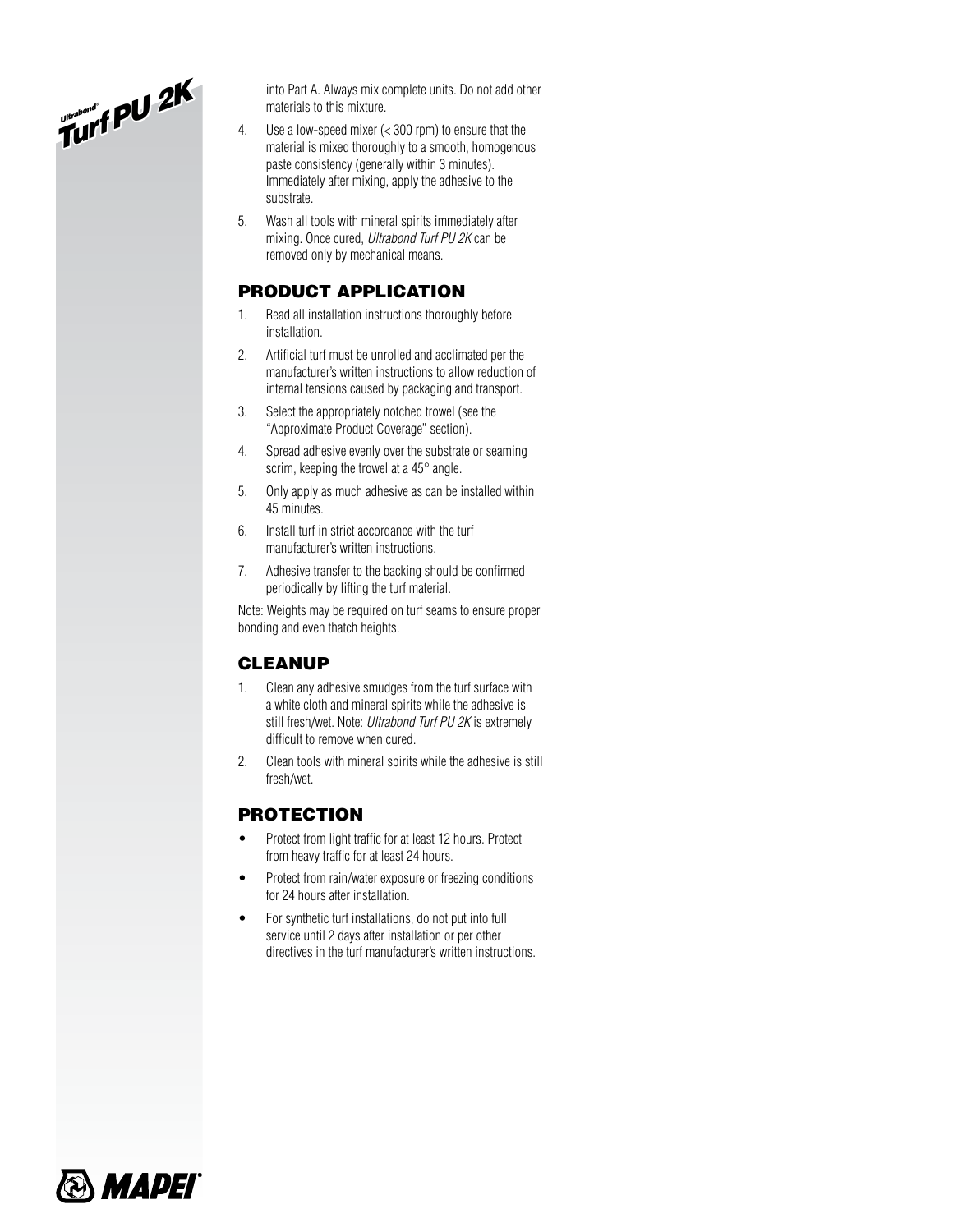#### **Product Performance Properties**

| <b>Laboratory Tests</b>                  | <b>Results</b>                                                         |
|------------------------------------------|------------------------------------------------------------------------|
| Polymer type                             | Polyurethane                                                           |
| Mix ratio                                | 9:1                                                                    |
| Percent solids<br>Part A<br>Part B       | 100%<br>100%                                                           |
| VOCs (Rule #1168 of California's SCAQMD) | 2 g per L                                                              |
| Pot life <sup>+</sup>                    | 45 to 60 minutes                                                       |
| Starting set time <sup>+</sup>           | 2 to 3 hours                                                           |
| Final set time <sup>t</sup>              | 4 to 6 hours                                                           |
| Color<br>Part A<br>Part B<br>When mixed  | Green<br><b>Brown</b><br>Dark green                                    |
| Shelf life                               | 1 year when stored in original packaging at $73^{\circ}F(23^{\circ}C)$ |
| Storage conditions                       | 50°F to 90°F (10°C to 32°C)                                            |
| Flash point (Tag)                        | $>$ 200 $^{\circ}$ F (93 $^{\circ}$ C)                                 |

\* Temperature greatly affects the pot life and set time of Ultrabond Turf PU 2K. In cold temperatures, Part B must be maintained at a minimum of  $40^{\circ}F(4^{\circ}C)$ . In hot temperatures, the pot life can be reduced by as much as 50%.

Protect containers from freezing in transit and storage. Provide for heated storage on site and deliver all materials at least 24 hours before work begins.

#### **Application Characteristics**

|                                                      | Flash Time*     | <b>Working Time**</b> |
|------------------------------------------------------|-----------------|-----------------------|
| At $73^{\circ}$ F (23 $^{\circ}$ C) and 50% humidity | J to 10 minutes | 45 to 60 minutes      |

\* Flash time: Amount of time recommended for the adhesive to remain exposed to the air following application before the installation of floor covering.

\*\* Working time: The maximum amount of time that an adhesive can remain exposed to the air and still effectively bond to the floor covering.

Note: Flash time and working time vary based on temperature, humidity, substrate porosity, trowel size and jobsite conditions.

### **Packaging**

| <b>Product Code</b> | <b>Description</b>          |
|---------------------|-----------------------------|
| 94457               | (7.57)<br>2 U.S. gals.<br>╶ |

### **Approximate Product Coverage\*\*\* – Direct Adhesive Bonding**

| <b>Flooring Type</b>                                             | Typical Trowel                                                    | <b>Coverage</b>                                                                                                                                                  |
|------------------------------------------------------------------|-------------------------------------------------------------------|------------------------------------------------------------------------------------------------------------------------------------------------------------------|
| Artificial turf, with heavily textured<br>backing                | $1/4$ " x $1/4$ " x $1/4$ "<br>$(6 \times 6 \times 6 \text{ mm})$ | Full spread: 30 to 40 sq. ft. per U.S.<br>gal. (0,73 to 0,98 m <sup>2</sup> per L)<br>Seaming scrim: 15 to 25 linear ft. per<br>U.S. gal. (1,19 to 1,97 m per L) |
| Artificial turf, with smooth back or<br>attached cushion backing | $1/8"$ x $1/8"$ x $1/8"$<br>$(3 \times 3 \times 3 \text{ mm})$    | 85 to 95 sq. ft. per U.S. gal. (2,08 to<br>$2,33 \text{ m}^2 \text{ per L}$                                                                                      |

\*\*\* Trowel dimensions are depth/width/space. Coverage shown is for estimating purposes only. Actual jobsite coverage may vary according to substrate conditions, type of trowel used and setting practices.



 *Ultrabond ® Turf* 

*PU 2K*